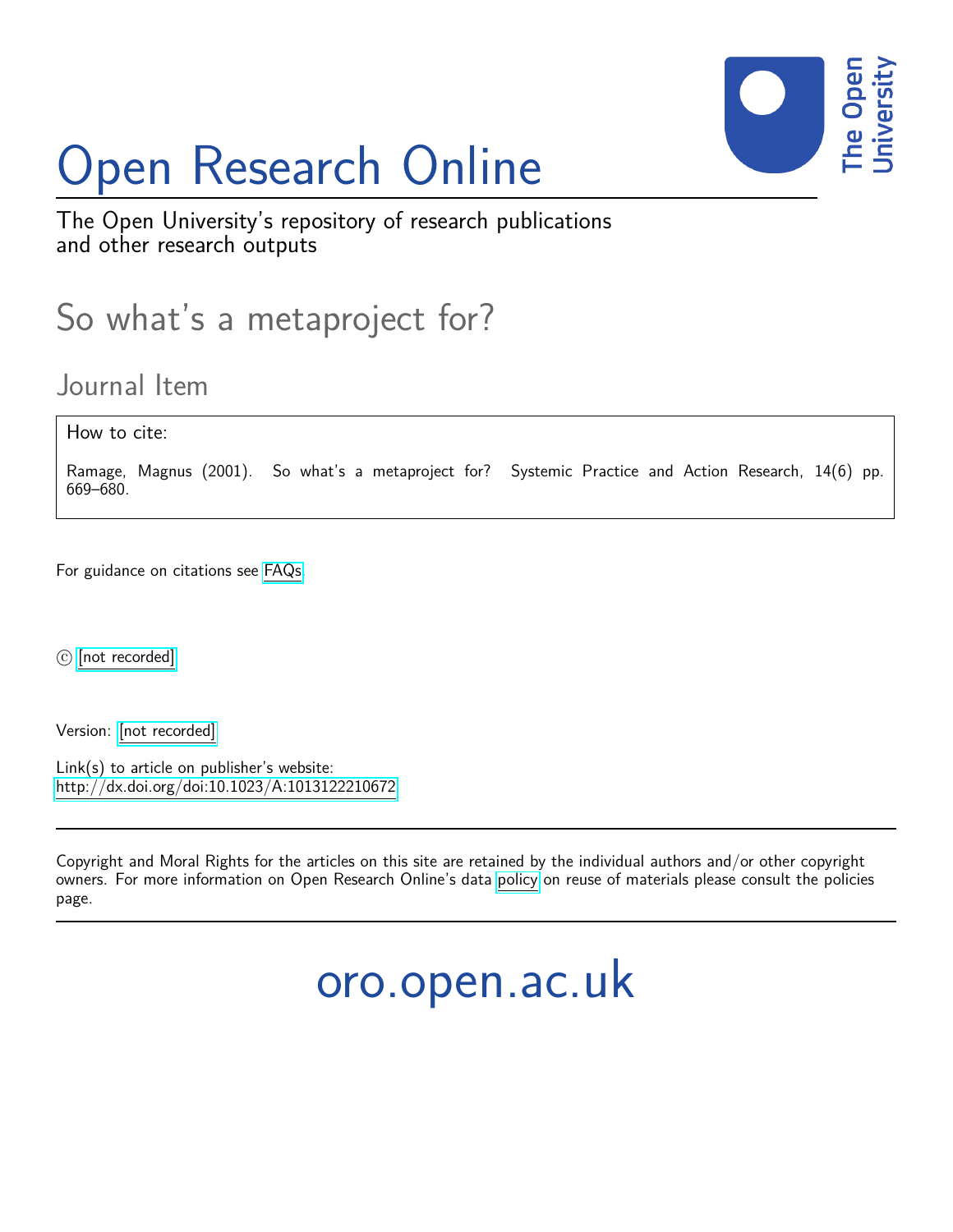## **So what's a metaproject for?**

Magnus Ramage $<sup>1</sup>$ </sup>

### **Abstract:**

**Curious Reader**: So what's the point of this paper?

**Author**: To give readers a sense of how the Systems Discipline sees the coherence of its course provision, and how those ideas are developing.

**Curious Reader**: And that's called a metaproject? Funny term.

**Author**: It's been kicking around in the Systems Discipline for a few years. The idea is partly to ensure that there's a common thread within all our courses (from level 1 to postgraduate) and partly to create common elements which can be reused within several courses. It also relates to commonality in our research, consultancy, external workshops etc.

**Curious Reader**: Sounds like a recipe for lots of arguments!

**Author**: Yes, and they're still going on - the paper outlines the dialogue that has happened within the Discipline, and forms part of that dialogue itself. And it's written (as you might have noticed) in the form of a dialogue …

**Keywords:** Systems thinking and practice, systems teaching, coherence

#### **Contact Address:**

Email: m.ramage@open.ac.uk

Paper: Systems Discipline, Faculty of Technology, Open University, Walton Hall, Milton Keynes, MK7 6AA

> Tel: 01908 659779 Fax: 01908 652175

**Word-count**: 3667 (total, except for text within diagrams)

1

<sup>&</sup>lt;sup>1</sup> Systems Discipline, Centre for Complexity & Change, Open University, UK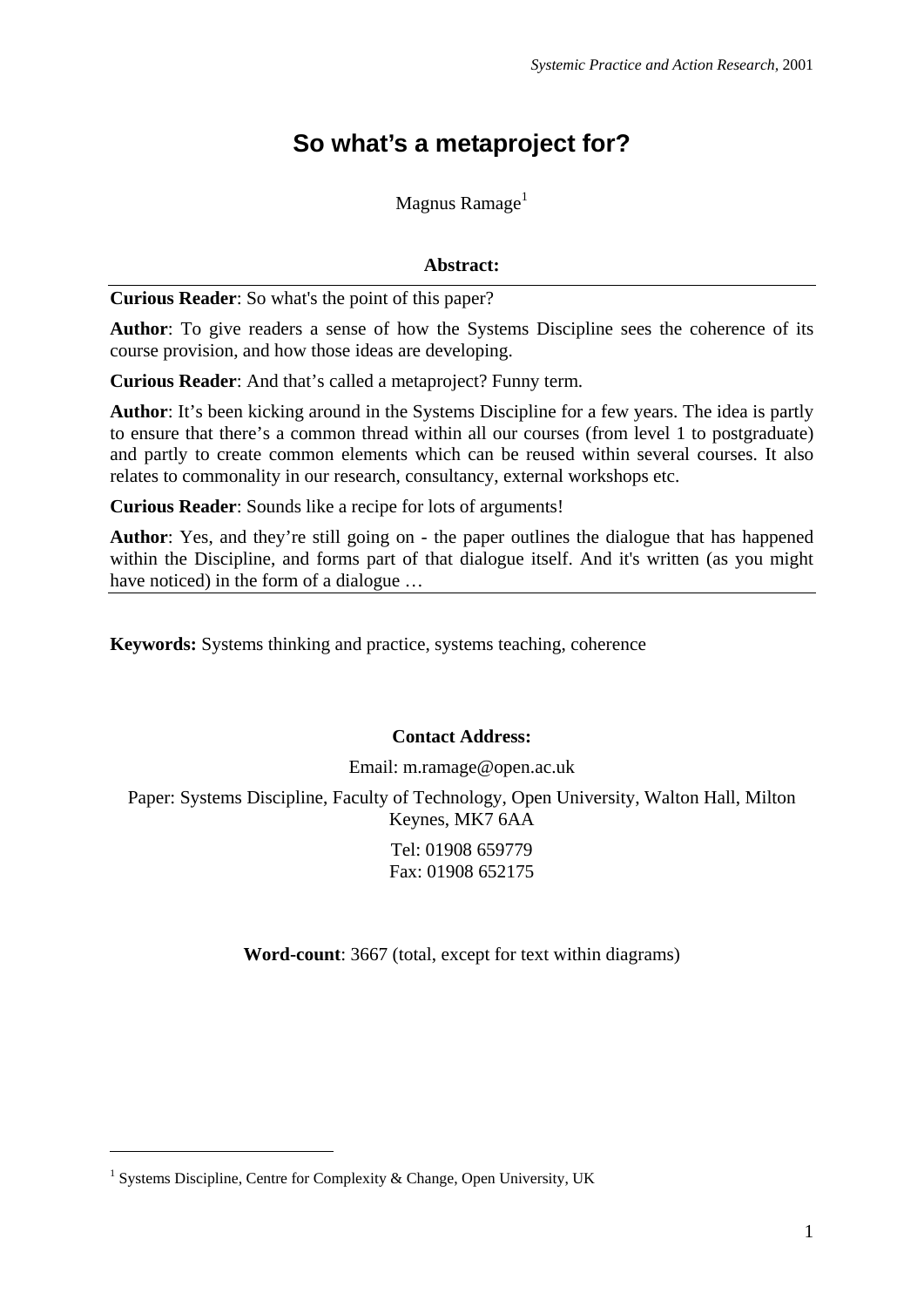## **So what's a metaproject for?2**

*Magnus Ramage* 

**Confused New Systems Academic**: I keep hearing about this OU Systems Metaproject. But what exactly is it? What does it look like? How would I recognise it if I bumped into one on the cycle-path?

**Wise Experienced Systems Academic**: Well, I'm very glad you asked that question. The answer depends who you ask. For some people, it's a grand plan to make everything we do in Systems fit into a single coherent narrative, so that there's a chance to reuse materials where there's significant overlap in ideas. Others would limit that from 'everything' to 'core Systems tasks/teaching'. Others still regard this as constraining their work, and would limit it to the teaching of our two core undergraduate courses & summer school (T205 *Systems Thinking: Principles and Practice3* , T306 *Managing Complexity: A Systems Approach*, TXR248 *Experiencing Systems*), as supported by the T55x packs (T551 *Systems Primer*, T552 *Diagramming*, T553 *Modelling*) which are used in both courses and the summer school. And there's a few who see the metaproject as only being about the T55x packs themselves.

**Confused New Systems Academic:** How very convoluted! Is there no official line? OK, so getting OU Systems people to agree on a definitive statement of anything is like herding particularly self-opinionated and independently minded cats; but surely someone's put it down on paper somewhere?

**Wise Experienced Systems Academic**: Why yes. After the old Systems Department was restructured as the Centre for Complexity and Change (CCC), the new Systems Discipline (one of three sub-disciplines of CCC) did a lot of thinking about its future tasks and role. The resulting paper, written by Andy Lane who was then Head of Discipline, but with the ideas of the rest of the Discipline behind it (and with annexes written by others), was dated 5/11/1998 and entitled *A radical plan to transform the systems curriculum and the activities of the Systems Discipline for the new Millennium.* In it, there's a section entitled *The Discipline as a meta-project team,* which begins:

"Members of the Systems Discipline will work as a meta-project team on the full range of inter-related component activities ... Within this meta-project there are  $\overline{7}$  types of component activities that need to be handled as sub-projects:

- a) Award level co-ordination activities required to present a qualification externally e.g. The Diplomas and MSc in Environmental Decision Making.
- b) Co-ordinating the development and/or presentation of a specified course at a specified level, some of which are Systems led, some by other curriculum areas e.g. Information Systems.
- c) Specific teaching components for use as part of courses at Levels 1, 2, 3 or PG, some components being Systems led, some by other curriculum areas, e.g. Management.
- d) Generic teaching components that could be used in more than one course at different levels e.g. a module on diagramming.
- e) Research and scholarship activities based on existing and new work that can also be used for educational or training purposes and that helps to raise funds and profile e.g. authored and edited books, case studies based on research.

<u>.</u>

<sup>&</sup>lt;sup>2</sup> The title was inspired by Chapter 17, "So what's a meta for?" of Bateson & Bateson (1987).

<sup>&</sup>lt;sup>3</sup> OU course codes are unpacked in an appendix at the end of this paper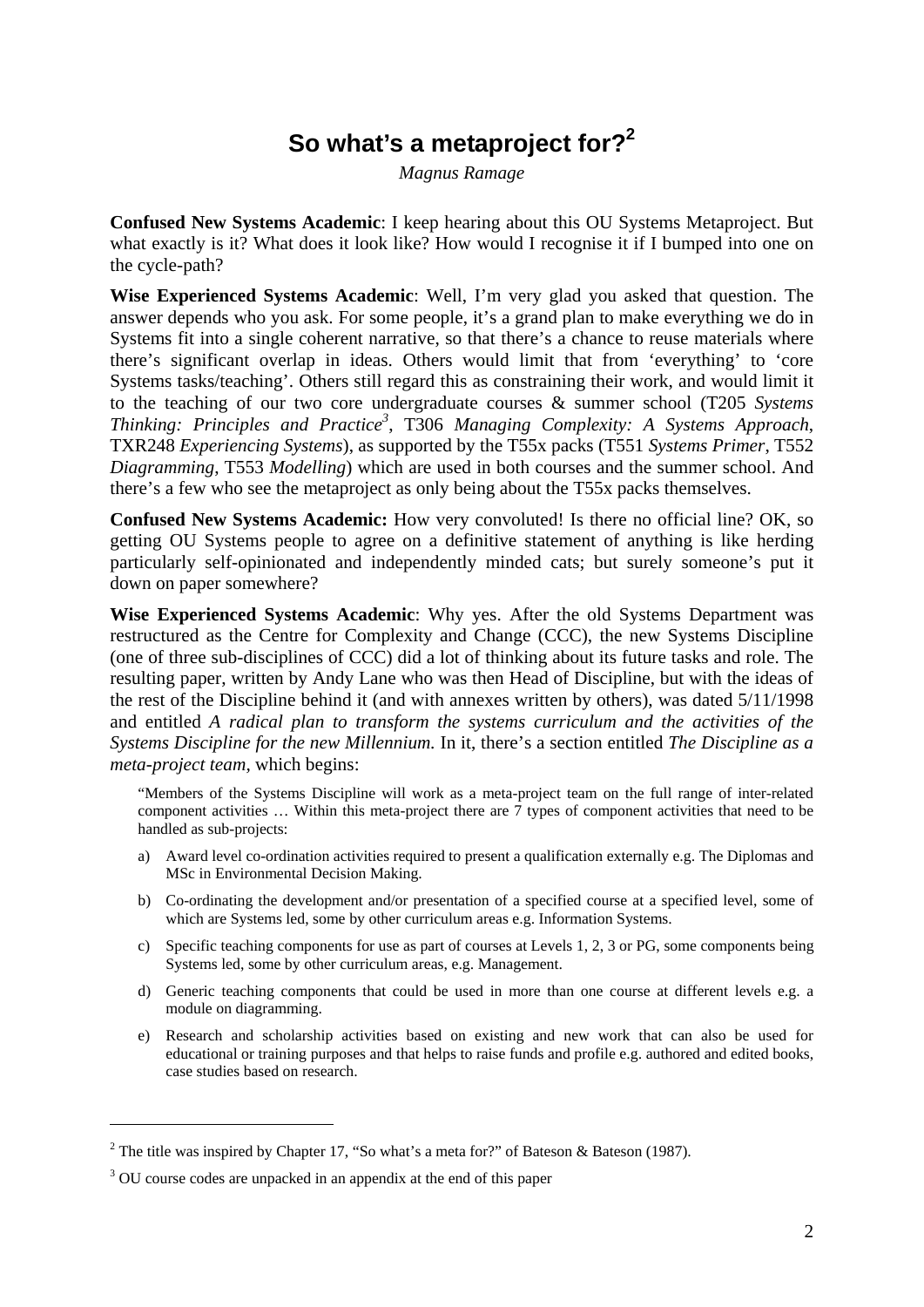- f) Consultancy and training activities that use generic teaching materials, proven course design principles and reversioned materials to meet the need of specific clients.
- g) Maintaining the Open University Systems Society as a direct means of involving our past and present Associate Lecturers and Students in many of the other activities."

**Confused New Systems Academic:** Quite a list! And it's very noticeable that the T55x packs only appear as one item, and not until point d) on the list. But it looks a bit of a catchall, a description of everything Systems was doing at the time. Even if we just talk about teaching for now, where's the 'meta' about all this?

**Wise Experienced Systems Academic**: That begins to be found later in the document, in a section headed *A new academic project*, where Andy wrote: "our main purpose should be to encourage and foster the use of systems thinking and practice to as wide a range of individuals and institutions as possible through a co-ordinated set of teaching materials and other publications that can be assembled into courses and qualifications but do not necessarily have to be embedded in a specific course". This is one way in which the document talks about a common thread running through the various courses offered by the Discipline.

## **Confused New Systems Academic:** So that would be T205 and T306, yes?

**Wise Experienced Systems Academic**: Yes, those two, but also a set of other courses. There's a good diagram in the document that shows these two (plus the summer school) at levels 2 and 3, but also a set of courses at levels 1 and M (figure 1).



**Figure 1: A forward-looking view of the Systems course suite (Nov 1998)**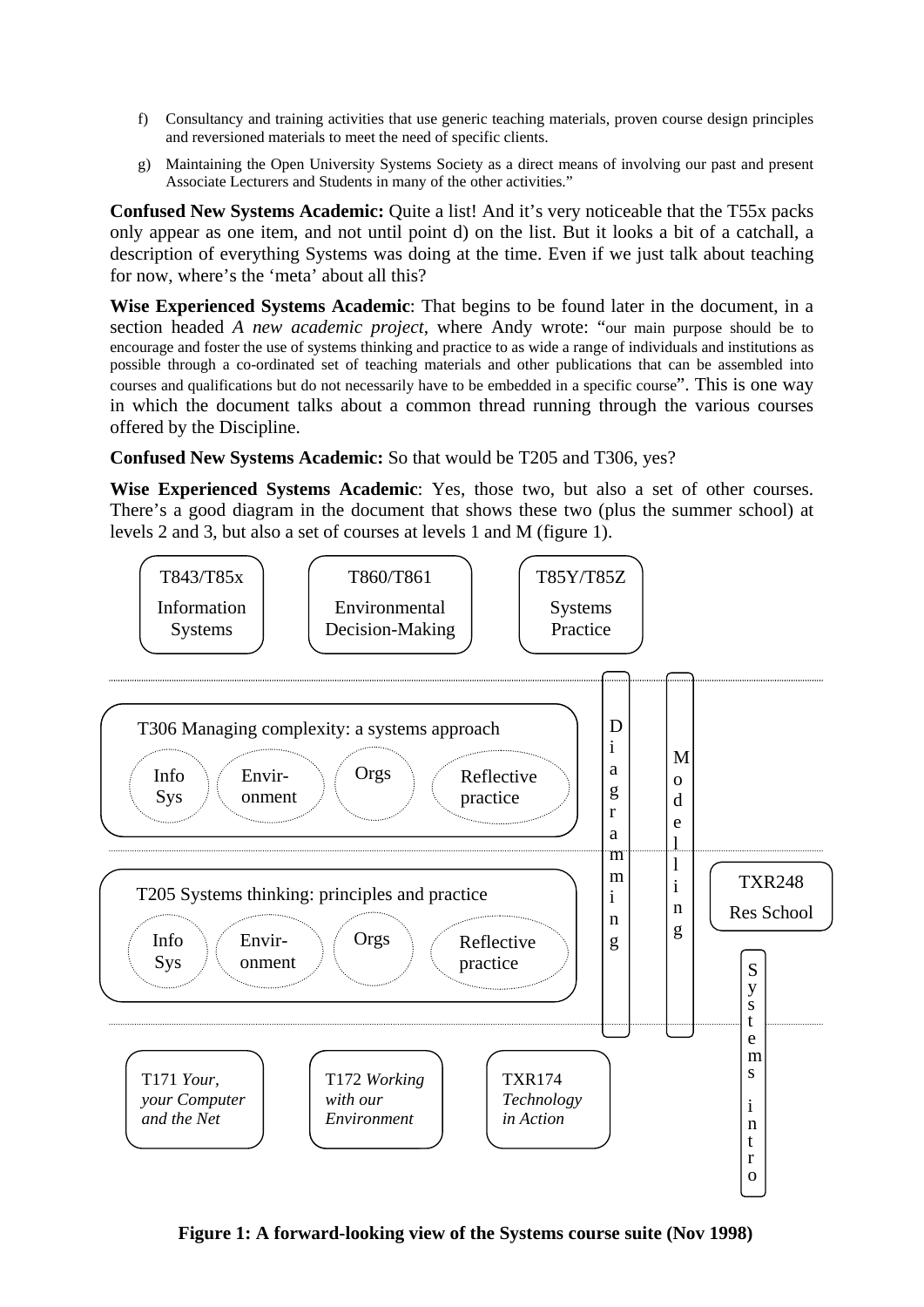**Confused New Systems Academic:** Phew! Indeed, quite a lot of courses besides T205 and T306. And the three vertical strands are the packs?

**Wise Experienced Systems Academic**: Sure. You'll notice that two of the three M level boxes (IS and Systems Practice) are still incomplete, though they may eventually get done. But the level 1, 2 and 3 courses shown there are all running - a pretty big achievement!

**Confused New Systems Academic:** Sorry to keep picking, and maybe I've missed something, but surely there's more to the integration lark to deserve this 'meta' title?

**Wise Experienced Systems Academic**: Well there's sections on integrating packaging and some approaches for integrating content; on levels of learning; and on appropriate assessment methods for different levels. There are also two additional annexes about non-teaching matters: research and 'external activities' (the Open Systems Group), and how those fit in with the rest. Knowing you, you'll be asking next about the levels of learning?

**Confused New Systems Academic:** Quite right! You're getting good at this...

**Wise Experienced Systems Academic**: That's an annex by Tony Wright, entitled *Defining levels*, about what the characteristics of the different levels is. It's quite a helpful guide. On page 13, he says: "working systemically … involves four different (but interrelated) aspects, namely systems concepts, techniques, methods and action". A simple input-output diagram (figure 2) guides us through those stages in the old suite of Systems courses, including a level 4 project (T401 now T402 *The Open Technology Project*) - feedback between the sub-systems has deliberately been left out to keep the diagram simple.



**Figure 2: An input-output diagram of the old suite of Systems courses (Nov 1998)** 

**Confused New Systems Academic:** Looks sensible enough, and it's still the way lots of us talk about the new courses as well. But it's a bit linear! And surely people do action at earlier levels? After all, at the end of T306 students can be awarded a Diploma in Systems Practice.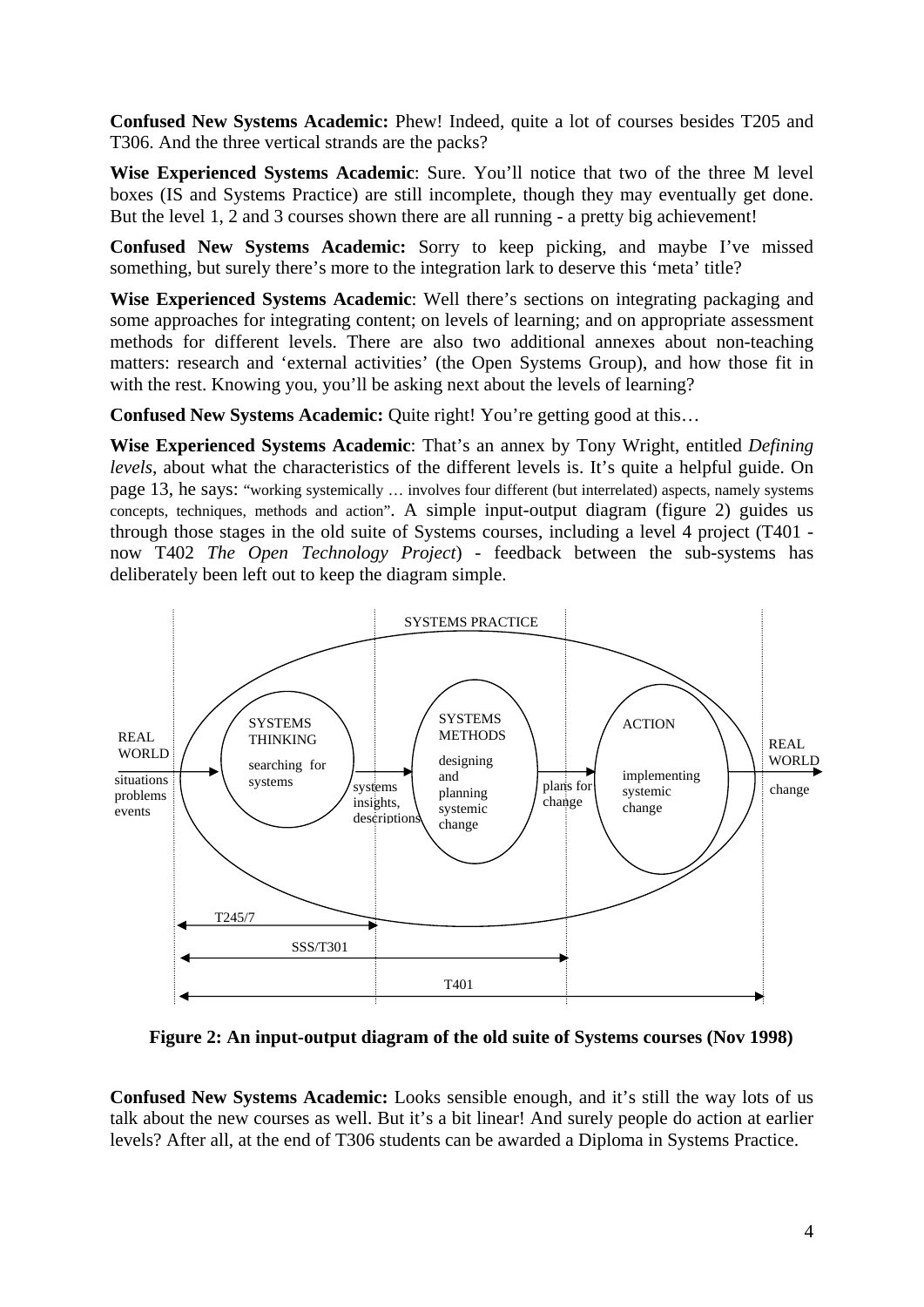**Wise Experienced Systems Academic**: Well quite, which is Tony's next diagram (figure 3) changes the above in a number of ways - included the level 1 and M courses, recognising "that there are elements of theory and praxis at all levels (i.e. action is not just at one level) and that there is feedback between them", and suggesting that courses beyond level 3 are concerned with systems philosophy instead, "with more consideration of the epistemology as opposed to ontology of systems thinking and practice, with personal reflection on theoretical frameworks, methodological developments, etc."



**Figure 3: An input-output diagram of the new suite of Systems courses (Nov 1998)** 

**Confused New Systems Academic:** Much more like it! (Though I think the positions of one or two of those arrows with course codes on them could be questioned.) So: is that a description of the initial state of the metaproject?

**Wise Experienced Systems Academic**: One more diagram (figure 4) might help. This is by Andy Lane, and appears as an appendix to a report by Ray Ison (Professor of Systems) called *Delivering the Systems curriculum in the new millennium: staffing & synergies*, dated November 1999.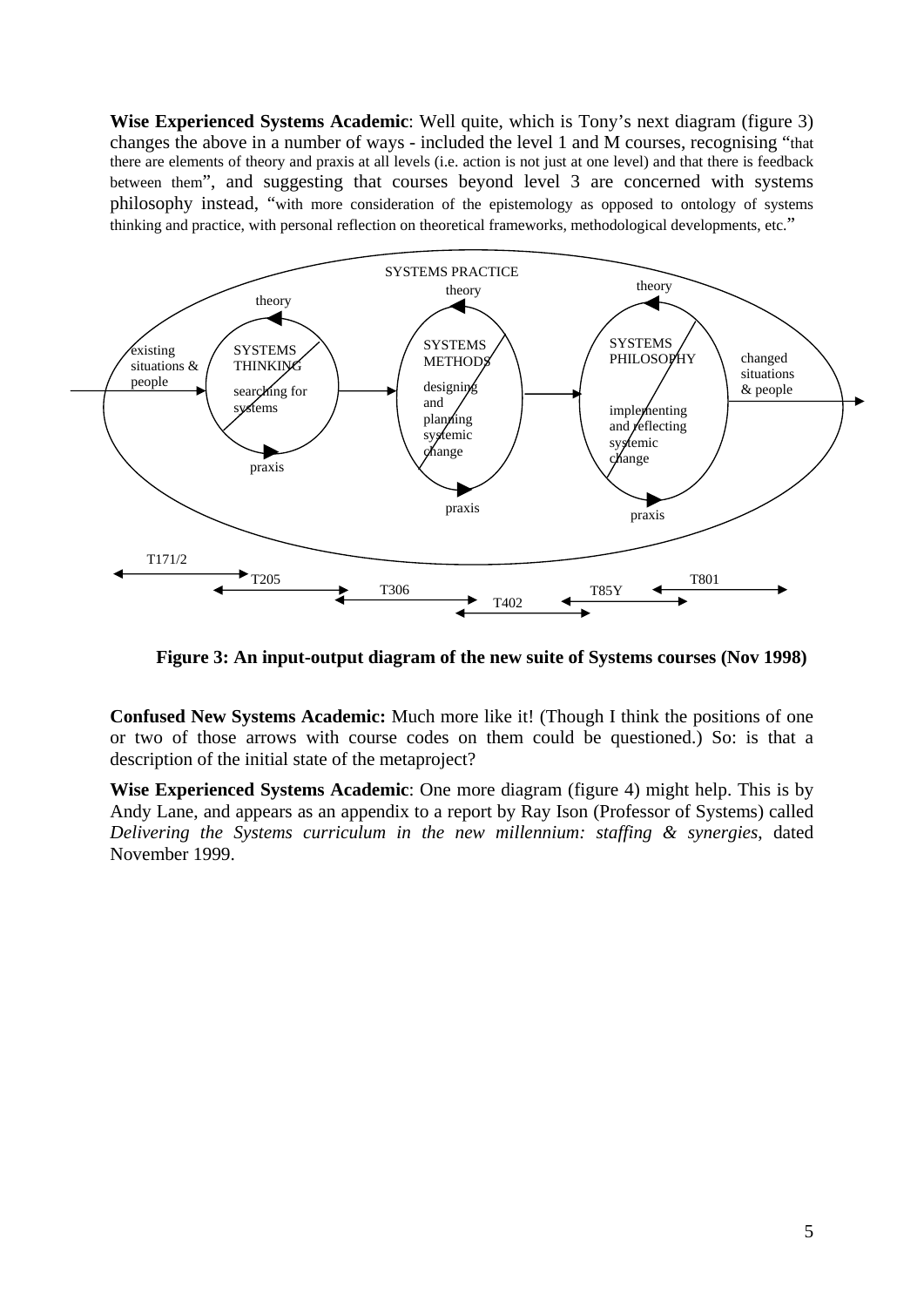

**Figure 4: A relationship map of collective Discipline projects, as seen by Andy Lane (Nov 1999)** 

**Wise Experienced Systems Academic**: …And I think *that's* as good a description of the initial state of the metaproject as you're getting just now. Although memories vary, and maybe some would say this wasn't a fair representation of the *discussions* that were held. I haven't mentioned the rule of thumb about what courses fitted into the metaproject: those that were deemed sufficiently core to need a backup person within the Discipline, so that if the main person fell under a bus, the work wouldn't be lost.

**Confused New Systems Academic:** Let's move to the present day, then. We have a set of courses with some shared material between them; what next for the metaproject? What does it mean today?

**Wise Experienced Systems Academic**: I was rather hoping you'd tell me that... What about that curriculum task group meeting the other week? What happened at that?

**Confused New Systems Academic:** Ah yes, that meeting. Never been so tired after a meeting in my life. Well, we began by asking why we should take a fresh look at what the metaproject is. We decided that this was to do with the time that had passed since the discussions which are described above; the growth of new courses and activities; and the arrival of new staff.

**Wise Experienced Systems Academic**: OK - so how wide did you make your scope for the metaproject?

**Confused New Systems Academic:** We decided not to make a decision yet about what the metaproject includes or doesn't include. But we did two things - we drew a systems map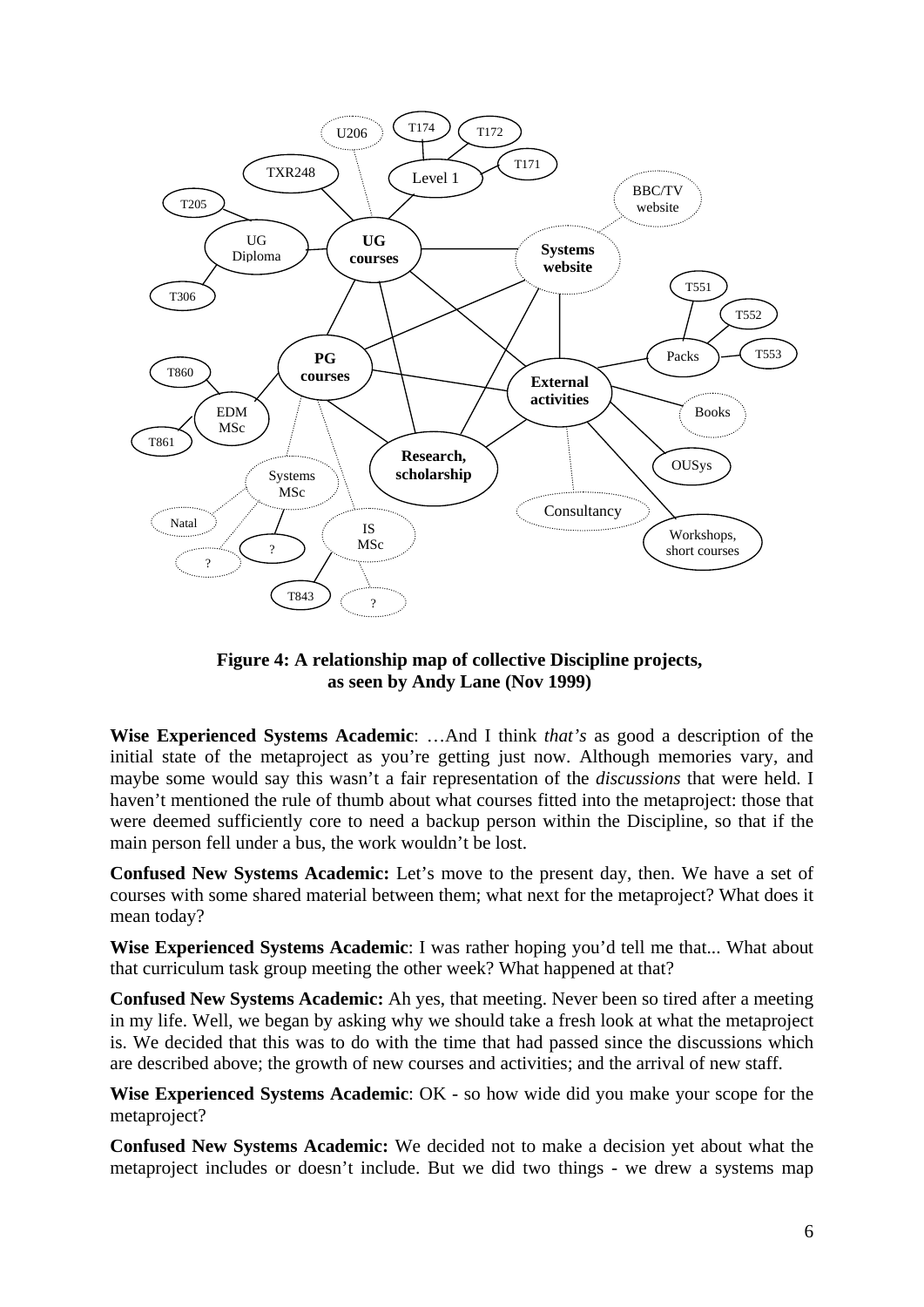(figure 5) of the activities that the Discipline currently engages in corporately; and we outlined some issues as to why there should be a concept of the metaproject.

**Wise Experienced Systems Academic**: A systems map sounds good… I suppose it'll be incomplete, though. And people will want to add things.



**Figure 5: A systems map of the Discipline's corporate activities (March 2001)** 

**Confused New Systems Academic:** It would be surprising if they didn't! It's broadly the same list of tasks as in the horsetrading spreadsheet, though.

**Wise Experienced Systems Academic**: Phew! Makes you a bit breathless to look at it.

**Confused New Systems Academic:** Yes! But we did think it's a fair record of activities conducted by more than one member of the Discipline, as part of the Discipline's work. Of course, we all do other things that aren't in here - especially research work - and some of it may be with Discipline colleagues. This is the core stuff. And there may be more…

**Wise Experienced Systems Academic**: You were going to tell me next about the reasons why the task group thought the metaproject existed.

**Confused New Systems Academic:** OK - what we reckoned was:

- Coherence in the Systems curriculum  $\&$  its expected learning outcomes
- Seeing connections between our work
- Making clear the progression within the Systems course offering
- (Part of) a shift from autonomous course teams to suites of courses and course components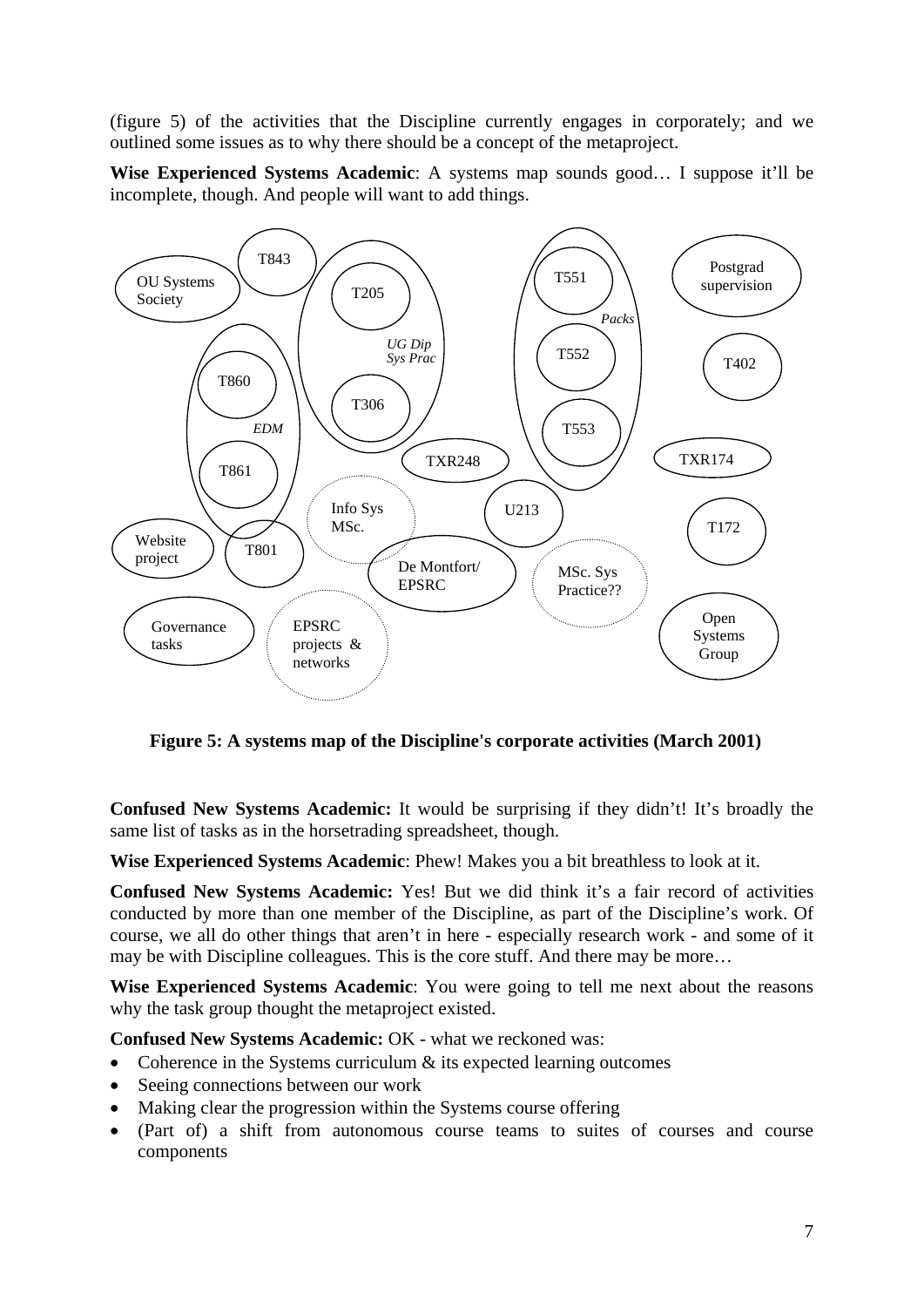- Putting boundaries on collective responsibility making it clear what's collective and individual (leader and shadow model)
- A model of innovation
- A mechanism to say no
- A mechanism to generate more efficient ways of doing things
- A mechanism to generate agreed conventions, e.g. in diagrams

**Wise Experienced Systems Academic**: It seems to me that this is mostly summed up by the point about boundaries on collective responsibility - figuring out what counts as the Us stuff and what counts as the Me stuff.

**Confused New Systems Academic:** That reminds me of the triangle of I, We  $\&$  It<sup>4</sup> that we worked with a bit at our Discipline away-day last October (figure 6). If we take 'It' to be the furthering and dissemination of systems thinking & practice; the 'We' to be the Discipline; and the 'I' to be each of us as individuals - then I think the distinction is between what's on the line from I to It and what's on the line from We to It.



**Figure 6: The relationship between individual and collective activities** 

**Wise Experienced Systems Academic**: Could be… Although there's still the question of how tightly we want to draw that boundary. Some people in the Discipline do feel strongly that it should only be drawn around T205, T306 etc (as was said at a recent Discipline meeting).

**Confused New Systems Academic:** That's an option of course. But then how do we ensure coherence between those courses and our level 1 and M offerings in the chart (to say nothing of other things)? Or maybe that's just too complicated to achieve.

**Wise Experienced Systems Academic**: One thing you must take into account is that the earlier metaproject discussions, and the subsequent writing of T551 in particular, took place through a careful and inclusive process. Both the scope of the metaproject and any outcomes from it need to be regarded as owned by the whole Discipline: they present our collective perspectives on what it is we mean by systems thinking.

**Confused New Systems Academic:** So we need some process which will take the discussion forward. What shape should that process take? I'm not sure.

1

<sup>&</sup>lt;sup>4</sup> Derived from the Theme-Centred Interaction group facilitation approach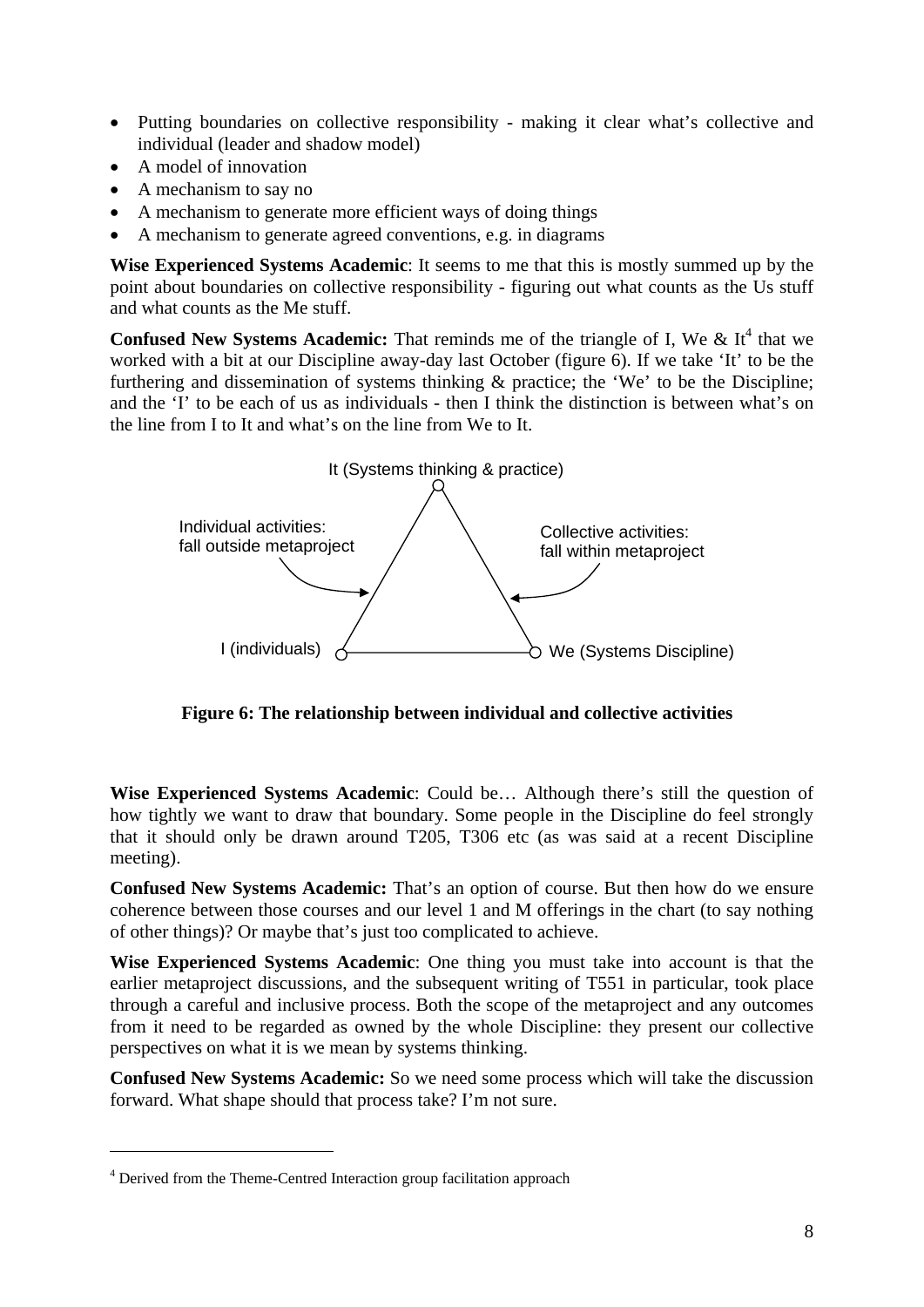**Wise Experienced Systems Academic**: Something to think about further. You'll also need to consider one of the issues which so far in this discussion you've carefully managed to avoid: packaging. The packs, T205 & T306 were given packaging with a common appearance in a format that allowed for rapid updating of sections. Are either of these goals still desirable? Is the formatting currently right? Some people in the Discipline answer 'no' to the last question.

**Confused New Systems Academic:** Yes - we had a paper from John Martin at the Curriculum group, suggesting changes to the presentation of the packs. The group's also in the process of appointing a pack chair, who will presumably have a view on the presentation question. The issue here for me though is whether presentation is necessarily connected with the metaproject, or if they're separate issues…

**Wise Experienced Systems Academic**: Another one for further thinking! From my perspective the web-project is critical as well - it is not just about presenting who we are but a learning resource with scope for interactivity. It thus may be a major arm of our teaching, researching and marketing. So, do you have an answer to your initial question yet? What's the metaproject for?

**Confused New Systems Academic:** My view - others might disagree - is that it's about the conceptual linking of a core stream of Systems courses (at the moment T205, TXR248 and T306, plus the Environmental Decision-Making programme, but eventually also the two new MSc programmes), so that they can share elements which are used in common, and so that they don't contradict each other. It's also about maintaining a thread of systems learning so that students have a sensible study path from level 1 to level M; with some sort of connection between these courses and non-course offerings for groups such as alumni/ae and one-off workshops for a range of groups. To me, this goal has been most clearly achieved through the T55x packs and unified packaging, but those are results of the metaproject and not the thing itself. How the metaproject itself goes forward is a matter for a great deal more discussion, though.

**Wise Experienced Systems Academic**: This is necessary but not sufficient - it needs an operational praxis. This is where horsetrading and collective responsibility comes in. As does the ongoing presentation and updating of the courses and other learning resources. And these in turn are monitored and evaluated through an appropriate Governance structure, which at the moment is one of our main action research projects…

**Confused New Systems Academic:** I wonder whether the discomfort for some people about the concept is that they see it more as a 'megaproject'. It could be accused of trying to take in everything - a kind of modernist enterprise (totalising rhetoric) with Fordist overtones (componentisation of course elements). Of course, some of this is due to the wider university culture: there's a tension (creative or destructive?) between the Discipline's need to question these issues, as part of being Systems practitioners, and our need to be part of the university's corporate enterprise, with the restrictions that implies. I don't know whether changing the name under which we think of the metaproject would help, as an exercise in reframing. Perhaps it would just be seen as semantic game-playing.

**Wise Experienced Systems Academic**: So where does that leave you now with regard to the metaproject?

**Confused New Systems Academic:** Well, I'm a lot further forward in understanding where it came from and the different perspectives people have on it. And perhaps a little further in understanding where it might be going…

**Wise Experienced Systems Academic**: And do you think it has lessons for Systems teaching at other places from the OU? Or is it purely of local interest?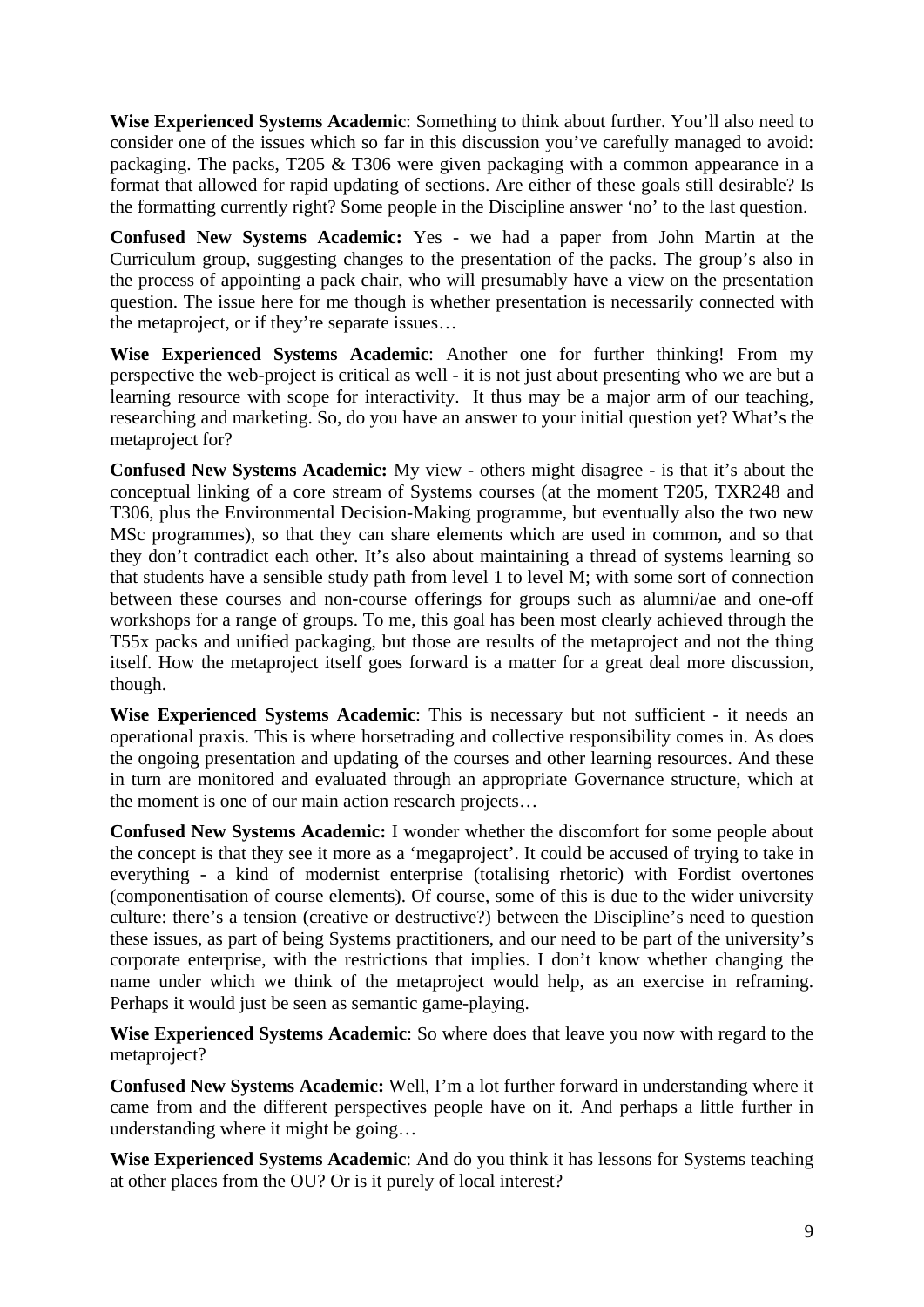**Confused New Systems Academic:** I'd say it has some lessons others could consider. Two important ones are about coherence and about boundary. If we take seriously the notion of looking at whole systems, does that mean we should look at the whole system represented by a suite of courses about Systems? In that case, what does it mean to ensure coherence between them? Is this necessarily a totalising enterprise, or can it be a framework within which many different kinds of activities can be seen? And should the coherence best be seen as intellectual coherence, or as coherence at a more concrete level (such as ensuring common use of diagram types and a common format for materials)?

Then there's the question of boundaries. It seems helpful to establish a boundary around a core suite of courses which a department covers, and to say that courses within that boundary are especially important and *must* happen. Within that boundary, the kind of coherence I've just mentioned can be more clearly put into practice. On the other hand, as we've seen above, if many people are involved in teaching courses which *don't* sit within the boundary - does that mean you need to widen the boundary? Is it helpful to distinguish between the courses taught by a department and the courses taught by members of a department?

And I guess that hovering in amongst these questions is something about emergence: if we define a curriculum and its learning objectives at a modular level, what does it mean to say that the whole degree programme has learning objectives? Are those simply the sum of the learning objectives of the modules? Or should we expect there to be emergent properties of the modules taken together? Do those arise ten minutes after the degree programme has ended, or not for ten years? If the latter (which might very well be so for Systems courses), how on earth can these be measured? And in a curriculum with a lot of options about which modules to take, what emergent properties can be defined? For many universities, this is of great practical relevance just now, given the importance which many governments place on clearly definable outcomes in education.

**Wise Experienced Systems Academic**: Lots of questions! Nor does the OU experience necessarily provide answers for others; but it might help others to look at these questions as well.

#### **Acknowledgements**

Confused New Systems Academic would like to offer grateful thanks to Ray Ison, Chris Blackmore and Simon Bell, for discussions around these topics in the Curriculum task group and for comments on an earlier version of this paper. Many discussions with other Wise Experienced Systems Academics in the OU Systems Discipline during my first year at the OU also shaped this paper. And thanks to Fides Matzdorf and to the paper's mentor, Bob Flood, who were each brave enough to read this before it had been stripped of quite so much OU insider-speak.

#### **Reference**

Bateson, G., & Bateson, M. C. (1987). *Angels Fear: An investigation into the nature and meaning of the sacred,* Rider, London.